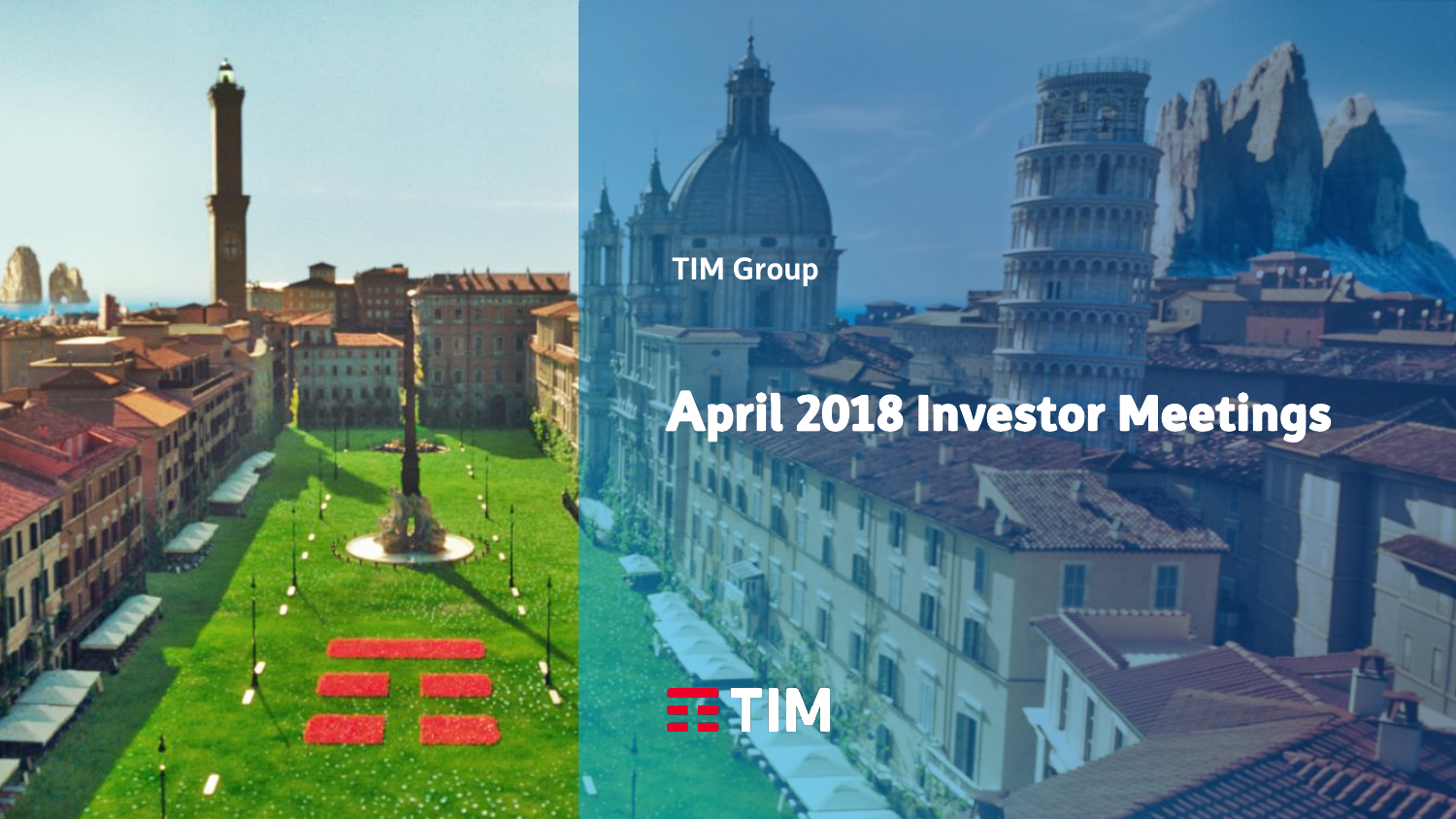# Safe Harbour

This presentation has been prepared by the management in order to support the meeting with the financial community and is based on the public data available in the "Industrial Plan" and the internal records of the company and other public sources.

This presentation is aimed at providing to the market a fair representation of the matters included to the best of the knowledge of the Company's management and at clarifying (and, to the extent reasonably possible, avoiding) different public miscommunications with regards to the same matters.

This presentation contains forward-looking statements about the TIM Group's intentions, beliefs and current expectations with regard to its financial results and other aspects of the TIM Group's operations and strategies.

Nothing in this presentation is to be considered has a commitment to future results and actions. Readers of this presentation should not place undue reliance on such results and/or actions, as final results and/or actions may differ significantly from those contained in this presentation owing to a number of factors, the majority of which are beyond the TIM Group's control.

== TIM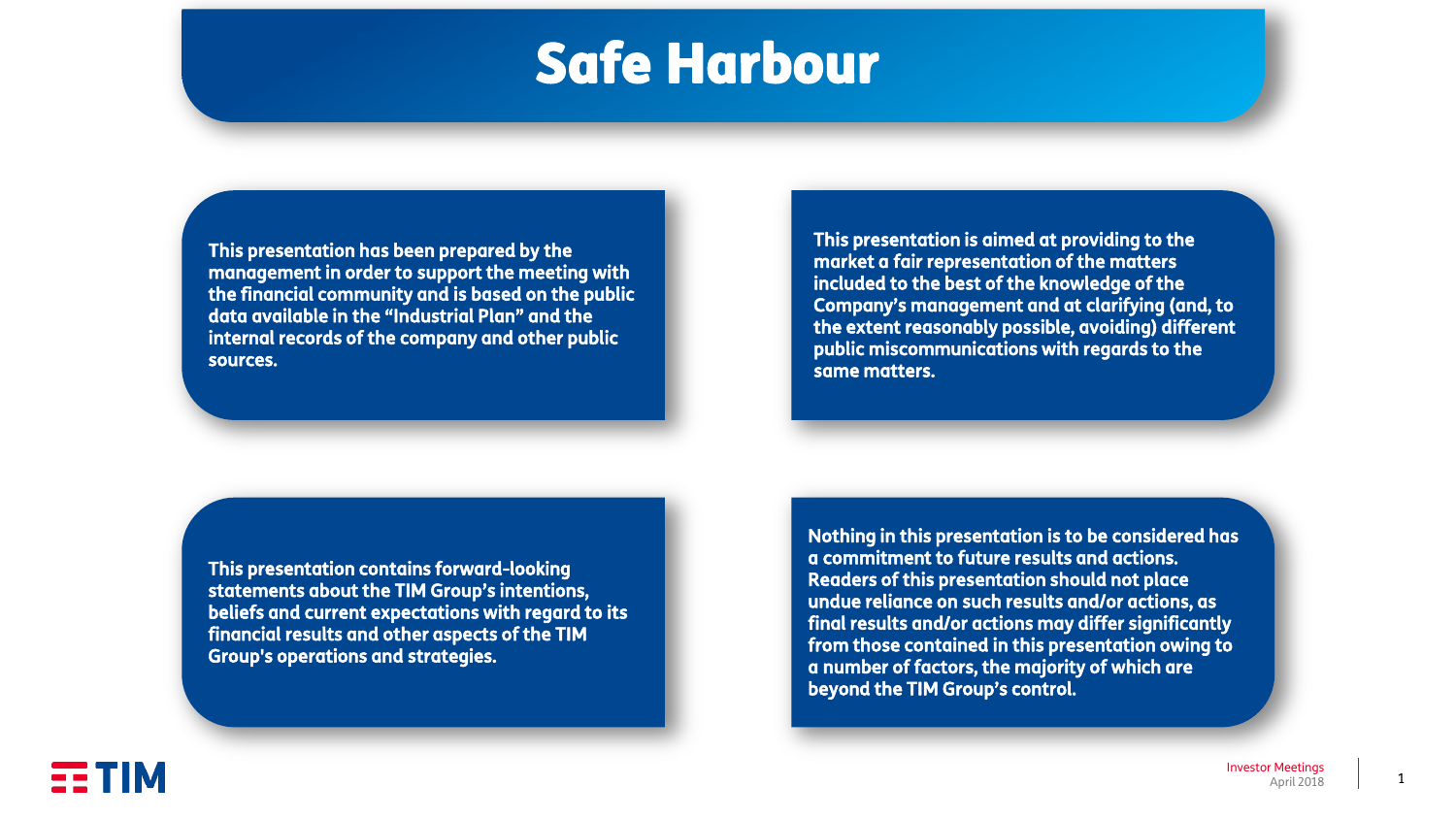### Introduction and Context of this Presentation

- $-$  On March 6<sup>th</sup> 2018, the Board of TIM approved unanimously the 2018-2020 Industrial Plan prepared by Management (the "Management Plan")
- $-$  On April 9th 2018, Elliott Funds ("Elliott") proposed through a dedicated website $^{\rm 1}$  an alternative value creation plan for TIM ("Elliott Plan"), whose main driver is a significant reduction in the perimeter of TIM
- In this context, TIM Management (the "Management") has prepared this presentation with the objective of providing TIM investors with management's considerations on Elliott's alternative value creation plan, in the context of the Management Plan



2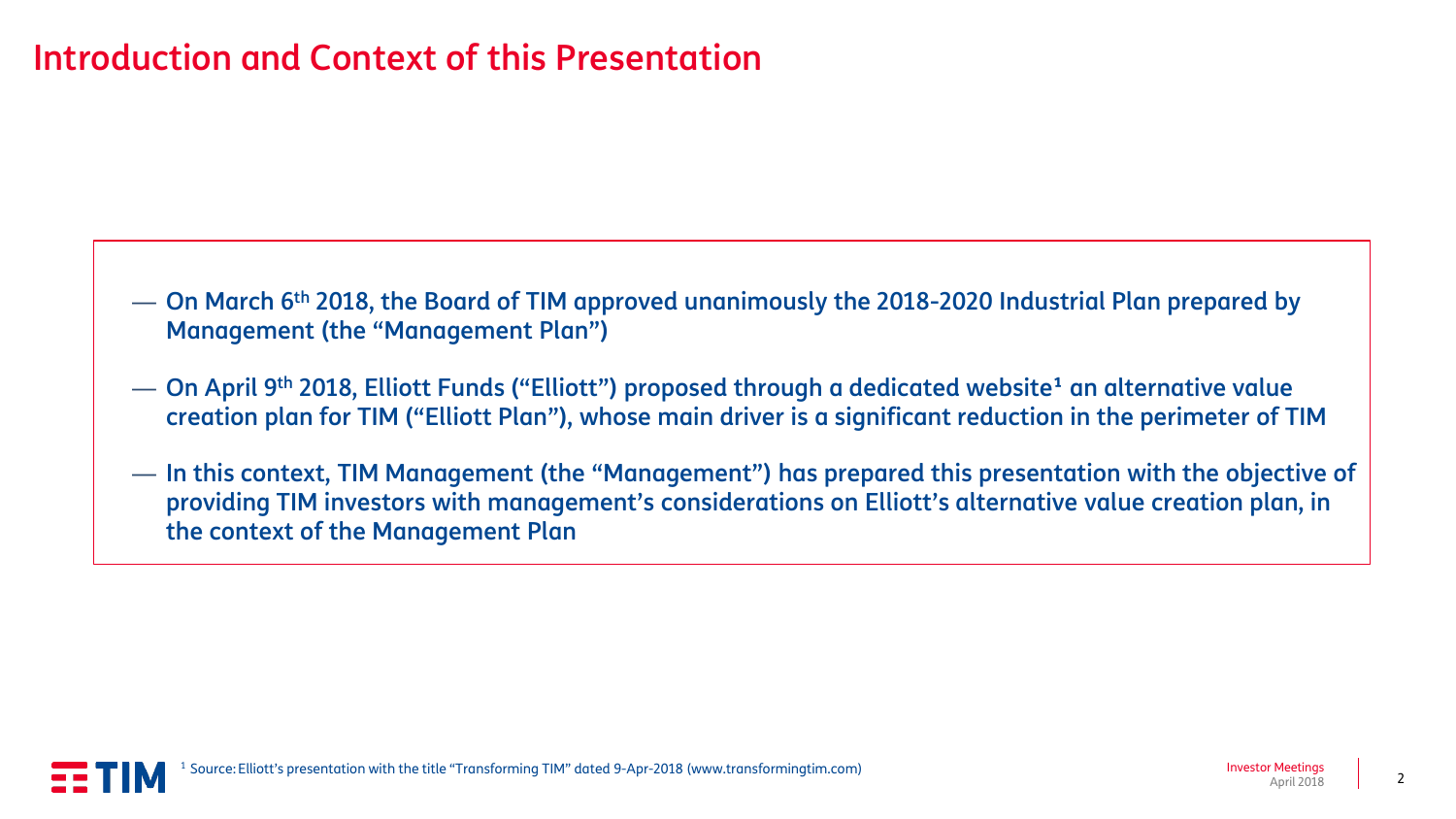### The best strategy to create value is to address TIM transformation through the execution of its Management Plan

| <b>Management</b><br><b>Plan is focused</b><br>on industrial<br>transformation | ■ Management believes that the Management Plan is the right way to address the industrial transformation of the Company, as it represents the best<br>strategy to create sustainable growth and long term and lasting value for all shareholders, resulting in an expected share price appreciation<br><b>In Implementation of the Management Plan is well on track</b>                                                                                                                                                                                                                                                                                                                                                                                                                                                                                                                                                                                                                                                                                                                                  |
|--------------------------------------------------------------------------------|----------------------------------------------------------------------------------------------------------------------------------------------------------------------------------------------------------------------------------------------------------------------------------------------------------------------------------------------------------------------------------------------------------------------------------------------------------------------------------------------------------------------------------------------------------------------------------------------------------------------------------------------------------------------------------------------------------------------------------------------------------------------------------------------------------------------------------------------------------------------------------------------------------------------------------------------------------------------------------------------------------------------------------------------------------------------------------------------------------|
| <b>Elliott Plan</b><br>proposes a<br>break-up of TIM <sup>1</sup>              | ■ The Elliott plan proposes a radical reduction of the Company's current asset perimeter based on:<br>- Fixed network ("NetCo") deconsolidation<br>Further reduction of TIM interest in Inwit, including potential sale of its entire shareholding in the Company<br>$\overline{\phantom{m}}$<br><b>Selling control of Sparkle</b><br>-<br>Elliott further refers to a potential combination of TIM Brazil with a local peer<br>All these actions had been already carefully evaluated by Management and, with the exception of further exploring potential options for Sparkle,<br>they had not been included in the Management Plan as they are mostly considered premature / not feasible. Furthermore, in the current context and<br>regulatory environment, they would carry material financial and execution implications<br>■ One of the key objectives of the Management Plan is to strengthen TIM's financial and operational profile allowing return to Investment Grade<br>rating, which could be undermined by potential asset disposals and premature significant shareholder distributions |

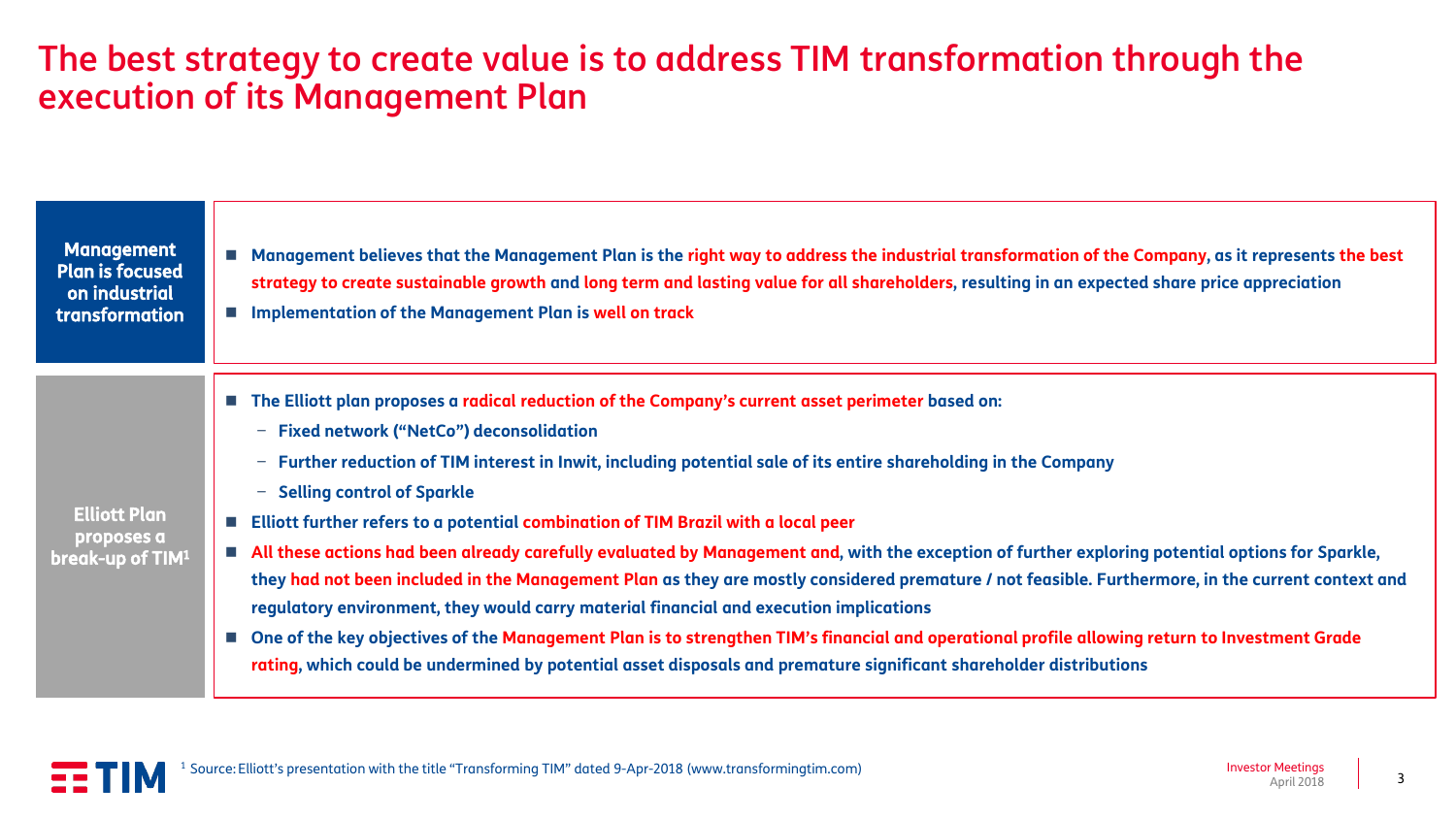### Elliott Plan is based on a significant reduction in the perimeter of the Company which is not consistent with the Management Plan





Elliott's slides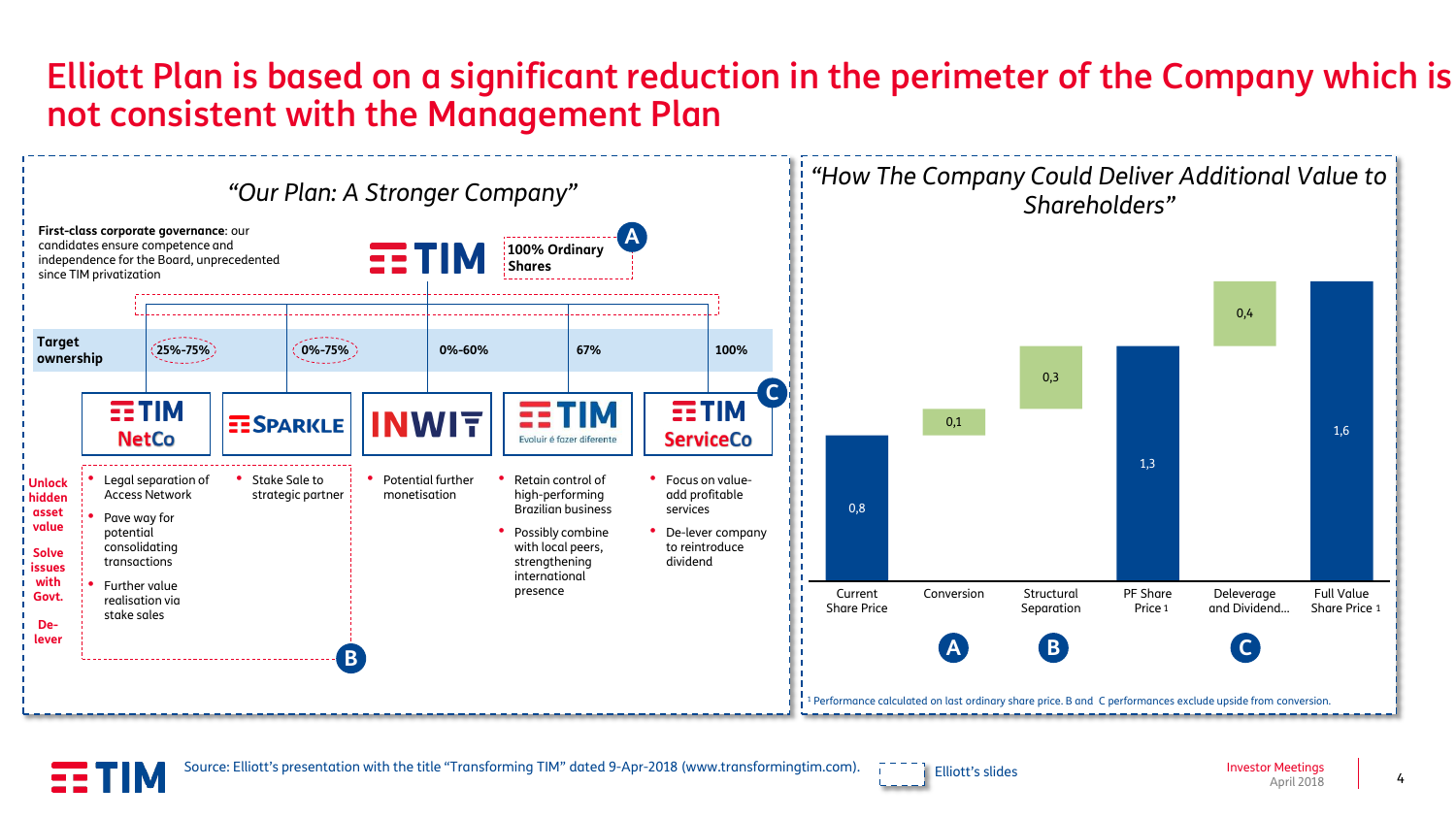### The Management Plan is underpinned by substantially maintaining the current asset base

*Change of current perimeter indicated by Elliott<sup>1</sup>*

| €0.3                                           | Management Plan for NetCo (legal separation with 100% ownership) is the most sensible action in the current context and regulatory framework                                                                                                                                                                                                                                                                                                                   |
|------------------------------------------------|----------------------------------------------------------------------------------------------------------------------------------------------------------------------------------------------------------------------------------------------------------------------------------------------------------------------------------------------------------------------------------------------------------------------------------------------------------------|
| <b>p.s.</b><br><b>NetCo</b><br>Deconsolidation | Management is open to evaluate any further action, such as selling a minority stake and/or consolidating the Italian fibre infrastructure market, subject to (i)<br>a careful assessment of all necessary regulatory, commercial, technological and competitive matters and, (ii) an overall objective of retaining control and<br>full consolidation                                                                                                          |
|                                                | No conclusive evidence from a limited number of precedents that value unlocking will be achieved just through separation and not a strategy being pursued<br>by any of the major telecom operators in Europe                                                                                                                                                                                                                                                   |
|                                                | NetCo valuation (and potential multiple re-rating) entirely dependent on its financial profile, which ultimately is the result of the regulatory framework and<br>the competitive landscape as well as take-up of new technologies                                                                                                                                                                                                                             |
|                                                | - Limited comparability of Netco with other regulated utilities (mainly due to different regulatory and competitive framework)                                                                                                                                                                                                                                                                                                                                 |
|                                                | Value of ServiceCo also dependent on a number of specific factors (e.g. competitive position / regulatory framework, separation costs, etc.)                                                                                                                                                                                                                                                                                                                   |
|                                                | - In the current context, ServiceCo would become a minor player in Europe, competing with far larger international competitors in its domestic market                                                                                                                                                                                                                                                                                                          |
| KВ                                             | Appropriate capital structure and rating implications for NetCo and ServiceCo would need to be assessed based on regulatory and market framework,<br>amongst others                                                                                                                                                                                                                                                                                            |
| <b>Further</b>                                 | Inwit has key strategic relevance for TIM, especially in light of 5G development and increasing tower utilisation                                                                                                                                                                                                                                                                                                                                              |
| monetisation of                                | Further monetisation would need to be assessed vis-à-vis strategic and financial benefits and subject to the right conditions                                                                                                                                                                                                                                                                                                                                  |
| <b>Inwit</b>                                   | - Final impact on net financial position to be assessed under new accounting standards (i.e. IFRS 16); also, limited expected impact on credit metrics                                                                                                                                                                                                                                                                                                         |
| <b>Combination of</b><br><b>TIM Brazil</b>     | A combination with a local peer such as Oi (the most speculated option, due to its potential relevance) could result in significant incremental short term<br>financial pressure for TIM, given the financial profile of Oi, thus, potentially jeopardizing the successful implementation of the Management Plan, as it would<br>drastically change the cash generation profile of TIM's Brazilian operations, as well as materially increase its risk profile |
| Selling control of<br><b>Sparkle</b>           | Sparkle's competitive positioning, together with "Golden Power" regulation, would need to be carefully considered in assessing potential strategic options<br>$\sim$<br>Management already evaluating steps in this direction                                                                                                                                                                                                                                  |
|                                                |                                                                                                                                                                                                                                                                                                                                                                                                                                                                |

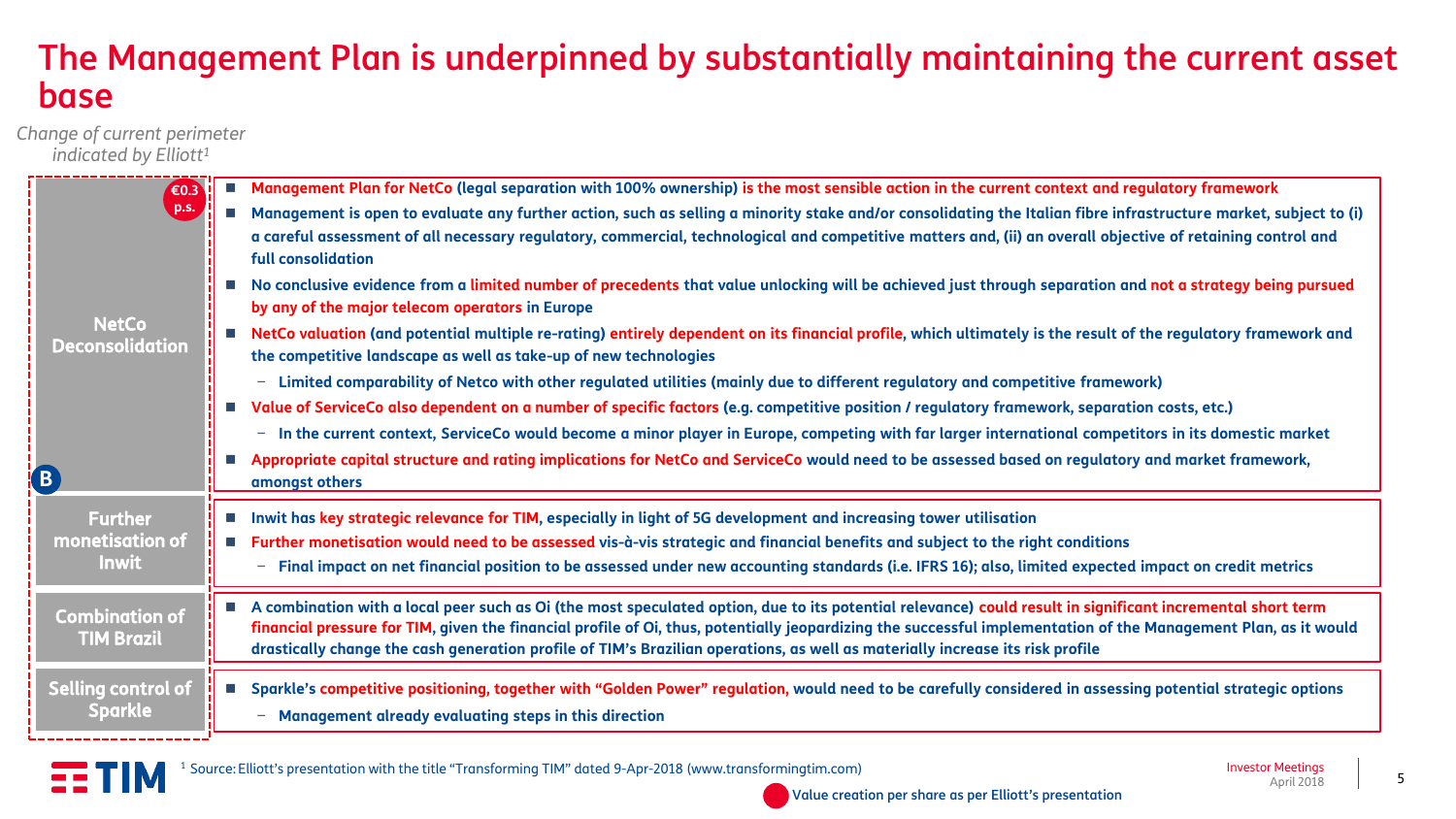### Potential ordinary dividend reinstatement within the Management Plan horizon once investment grade metrics are achieved

**€0.4**

| p.s.                                                             | A significant portion of Elliott Plan for value creation hinges on ServiceCo re-rating thanks to (i) deleverage through disposal of NetCo, and (ii)<br>reintroduction of the ordinary dividend                                                                              |
|------------------------------------------------------------------|-----------------------------------------------------------------------------------------------------------------------------------------------------------------------------------------------------------------------------------------------------------------------------|
| <b>ServiceCo</b><br>deleverage and<br>dividend<br>reintroduction | <b>Disposal of NetCo</b>                                                                                                                                                                                                                                                    |
|                                                                  | Disposal of a majority stake in NetCo at 8.3x EV / 2018 EBITDA assumed by Elliott is based on benchmarks of companies that have different<br>characteristics from current NetCo configuration (e.g. regulated utilities)                                                    |
|                                                                  | The Elliott Plan1 assumes debt deconsolidation of 4.0x Net Debt / EBITDA for NetCo. Optimal capital allocation between NetCo and ServiceCo will<br>ultimately depend on regulatory framework and competitive landscape, which are not yet stable                            |
|                                                                  | ServiceCo re-rating and reintroduction of ordinary dividend                                                                                                                                                                                                                 |
|                                                                  | ■ Cash flow and dividend projections for ServiceCo by Elliott appear not in line with the current Management Plan                                                                                                                                                           |
|                                                                  | ServiceCo's FCF is higher than the projections of the Management Plan: Elliott's estimate of €1.7bn of FCF for 2019 alone just for the ServiceCo<br>compares with the 2018-'20 TIM Group Cumulated FCF total of $\sim \epsilon 4.5$ bn <sup>2</sup> estimated by Management |
|                                                                  | ServiceCo business profile would be challenged by NetCo deconsolidation and large dividend outflows, potentially leading to weaker credit profile                                                                                                                           |
| $\mathsf{C}$                                                     | Management will consider proposing to the Board reinstatement of a progressive ordinary dividend policy, once the Company achieves Investment Grade<br>rating metrics; Management expects that this could happen within the horizon of the Management Plan                  |
| $\epsilon$ 0.1<br>p.s.                                           | Elliott assumes a dividend privilege of €0.0275 per saving share (€166m p.a. in total) <sup>3</sup> which is accurate only when ordinary shares pay no dividend                                                                                                             |
| <b>Savings</b>                                                   | When ordinary dividend per share is considered, the EPS accretion is only c. 3-4% vs c. 12-14% as reported in the Elliott's presentation<br>$\overbrace{\phantom{aaaaa}}$                                                                                                   |
| conversion                                                       | Conversion of the saving shares is routinely assessed by Management, but conditions must be right<br><b>College</b>                                                                                                                                                         |
|                                                                  | The ultimate decision on saving shares conversion sits with the Board and with TIM shareholders                                                                                                                                                                             |
|                                                                  | <b>Investor Meetings</b><br><sup>1</sup> Source: Elliott's presentation with the title "Transforming TIM" dated 9-Apr-2018 (www.transformingtim.com). <sup>2</sup> Source: TIM's 2018-2020 strategic plan. <sup>3</sup> When                                                |

ordinary shares pay dividend, saving share privilege is only €0.011 (€66m p.a. in total). Value creation per share as per Elliott's presentation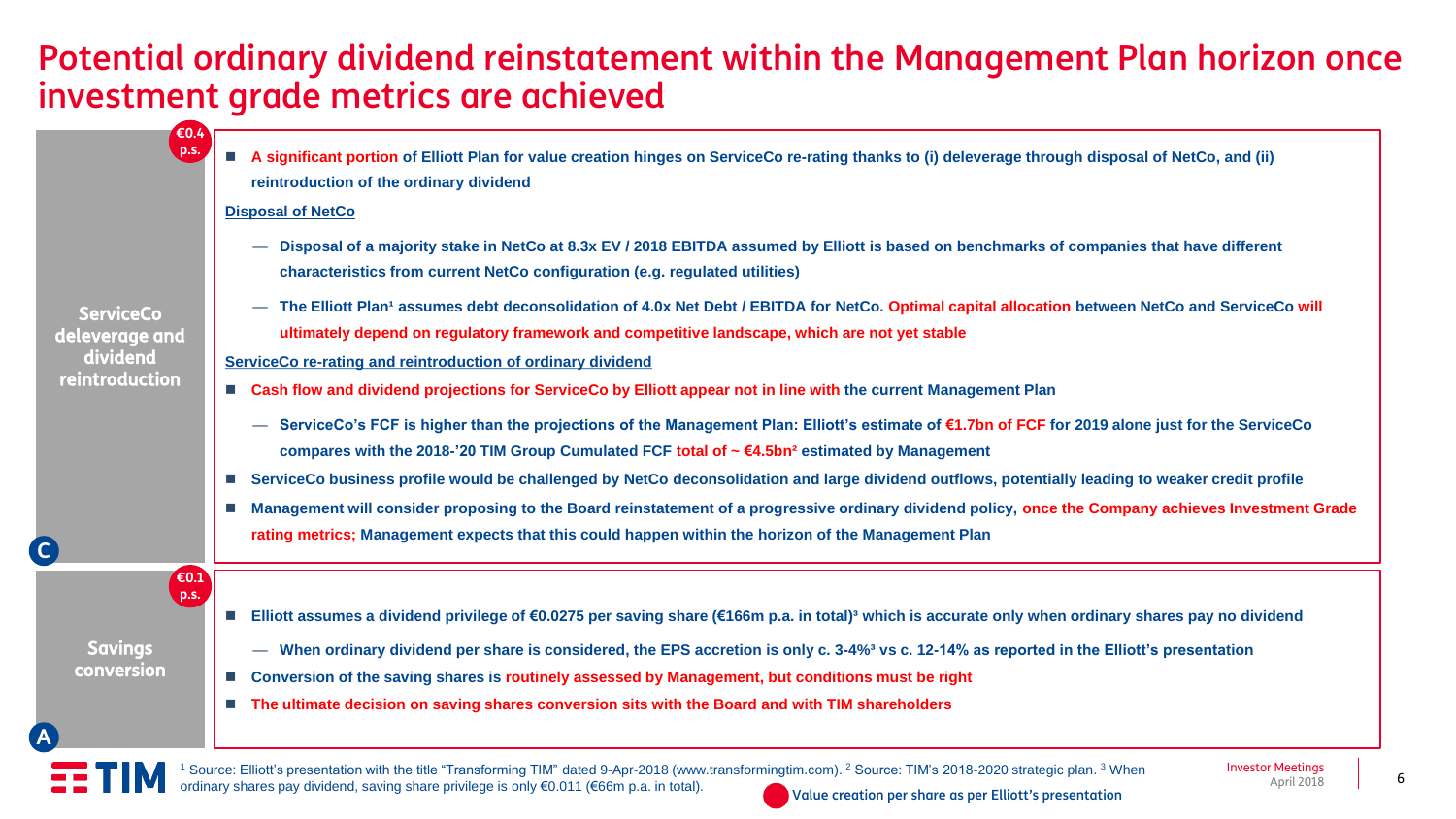### Key Take-Aways

- The Management Plan focuses on the industrial transformation of the Company and addresses TIM operational and financial challenges
- The Management Plan is the best strategy to create sustainable long term and lasting value for all shareholders and bondholders
- TIM competes mostly against large, diversified and established international players in the domestic market. Current perimeter of TIM maximises strategic flexibility for the future and provides TIM with the right scale to compete in the market
- A radical reduction of the Company's current asset perimeter is neither a longterm sustainable strategy, nor the best strategy to create value in TIM

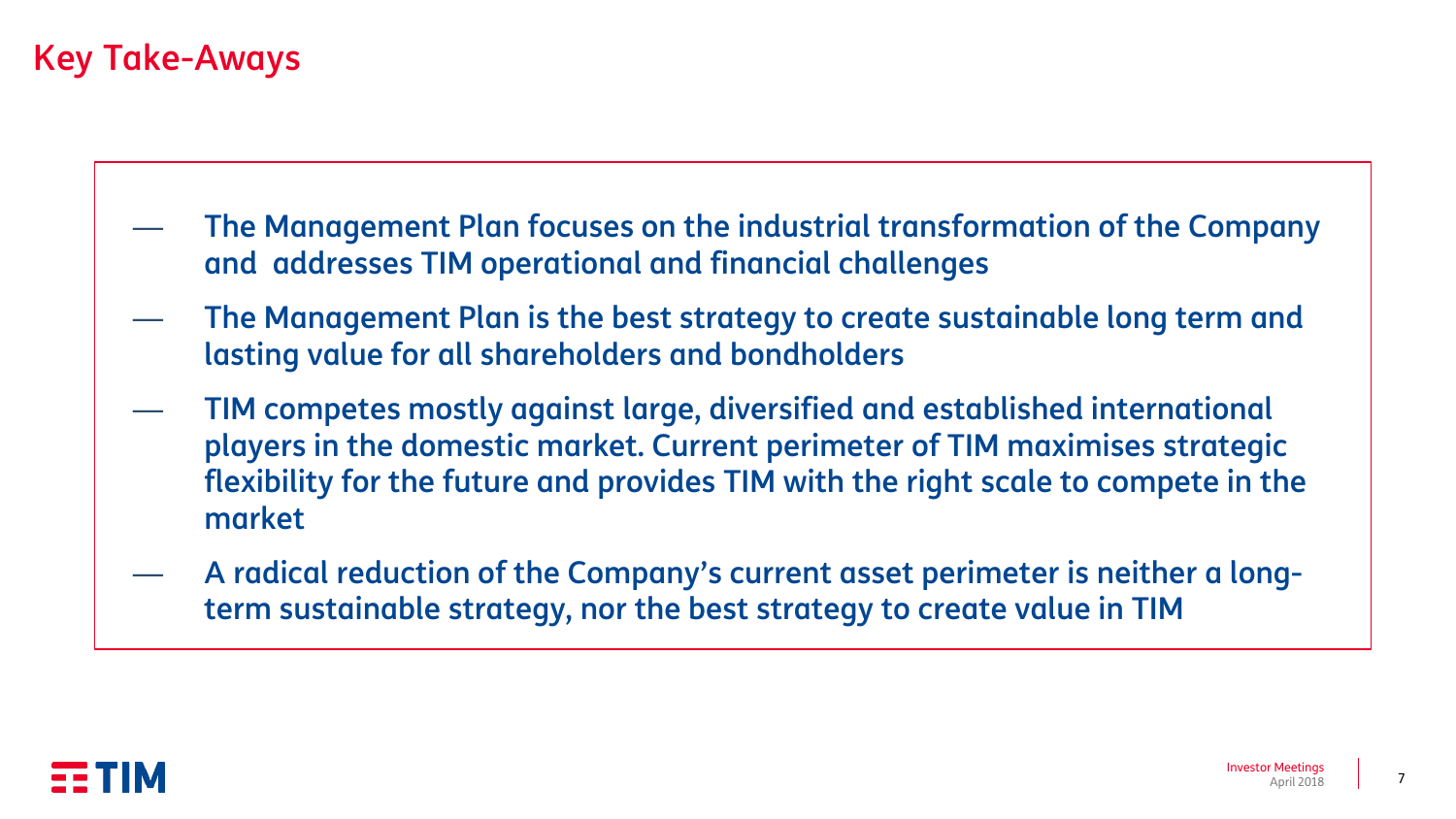## **Appendix- TIM Plan**



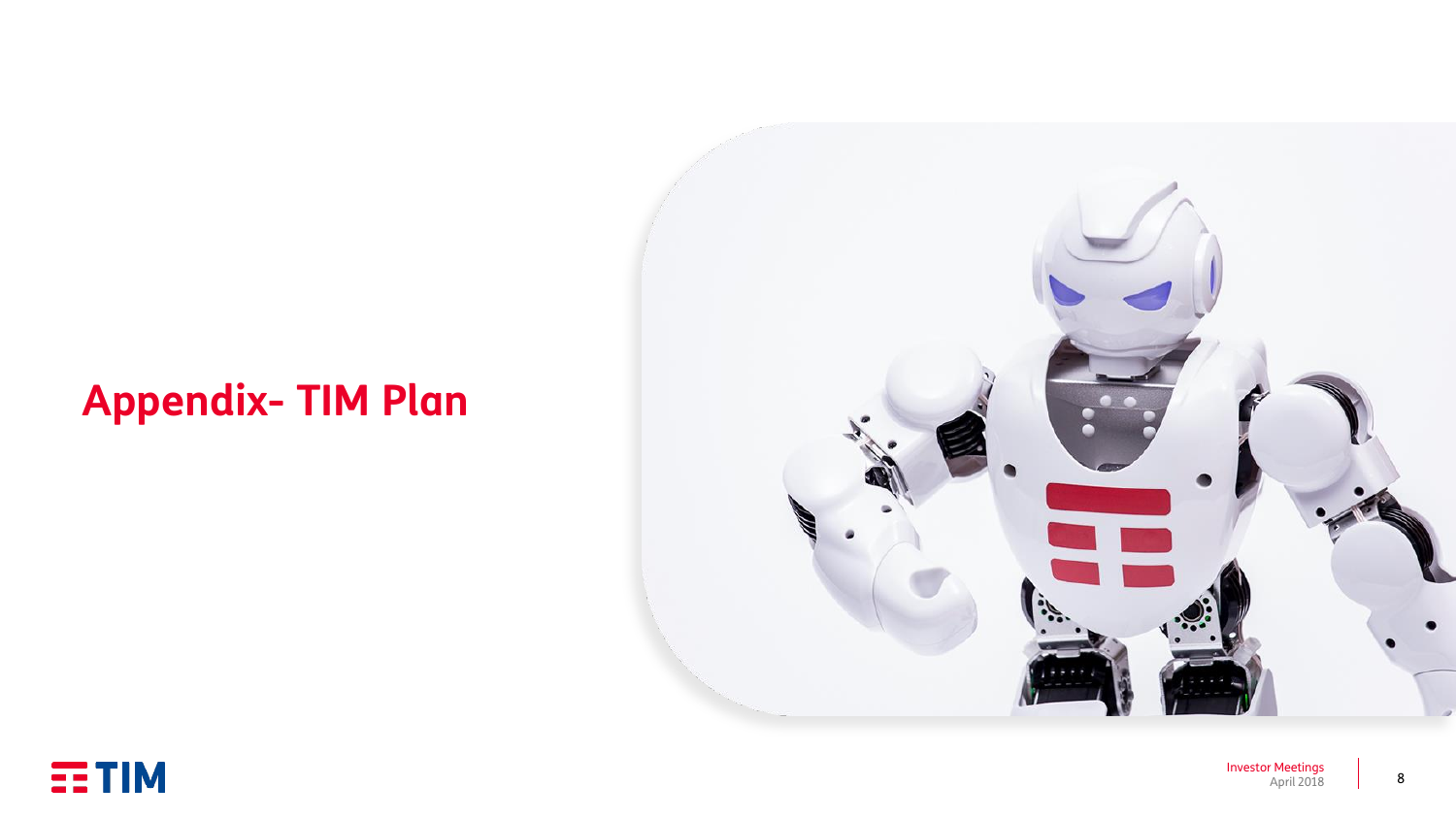#### Management Plan 2018-'20 Targets

| <b>GOALS</b>                                                                                    | <b>DRIVERS</b>                                                                                                                                                                                                                                                                                                                                                                  | <b>TARGETS / KPIs</b>                                                                                                                                                                                          |                               |
|-------------------------------------------------------------------------------------------------|---------------------------------------------------------------------------------------------------------------------------------------------------------------------------------------------------------------------------------------------------------------------------------------------------------------------------------------------------------------------------------|----------------------------------------------------------------------------------------------------------------------------------------------------------------------------------------------------------------|-------------------------------|
| <b>Sustain</b><br>Top Line &<br><b>Profitability</b>                                            | on value maximization<br>accelerated<br>Focus<br>via<br>convergence and new services<br>Drive digital and analytics as core differentiators (both<br>cost and revenues)<br>Look for growth in and outside the core (eg. Cloud, IoT,<br>Mobile Advertising, Data Monetization)<br>In Italy, TIM Fixed UBB lines (Retail + WHS) to grow to<br>~9 million by 2020 (3x 2017 figure) | • Domestic Service Revenues:<br><b>Broadly Stable</b><br>• Domestic EBITDA:<br>Low single digit 2017-'20<br>CAGR <sup>1</sup><br>· Brazil & Inwit:<br><b>Continued Growth in</b><br><b>Revenues and EBITDA</b> | Over 2018-2020<br>Plan Period |
| <b>Strong</b><br><b>Deleverage</b><br>and drop in<br>Capex<br><b>Intensity</b>                  | Enhanced cash generation, supported by operational<br>and financial discipline, will lower our Group Net<br>Debt/Ebitda ratio by end 2018<br>Domestic Capex / Sales moving back to normal<br>intensity, having now completed catch-up phase                                                                                                                                     | • Group Adj. NFP/EBITDA<br>$\sim$ 2.7x in 2018, further<br>reducing both in 2019 and<br>2020 <sup>2</sup><br>• Domestic Capex/Sales<br><20% by YE2019                                                          | 2018<br>qind<br>2019          |
| Relevant<br>Step-up in<br><b>3-Years</b><br><b>Cumulated</b><br><b>Free Cash</b><br><b>Flow</b> | Selective growth investments to maximize ROI<br>Lower capital intensity following network rollout<br>Reduce costs while improving customer satisfaction<br>through agile customer journey redesign                                                                                                                                                                              | • 2018-'20 Group Cumulated<br><b>Equity Free Cash Flow</b><br>of $\sim \epsilon$ 4.5bn <sup>3</sup> excluding<br>spectrum and pre-dividend                                                                     | 2020                          |

#### **Implementation of the Management Plan is well on track**

M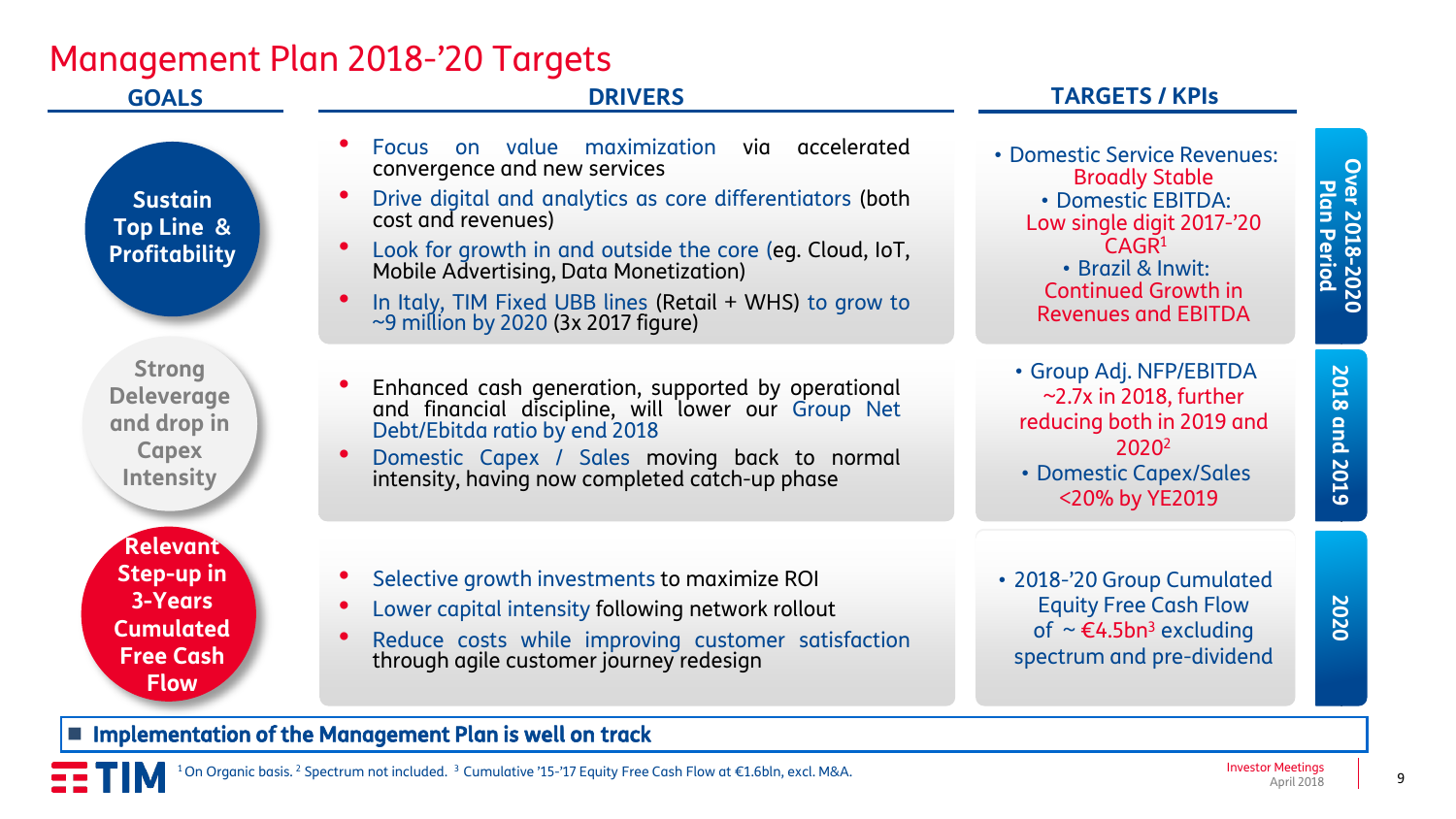### DigiTIM is a portfolio value driven strategy with solid execution enablers

#### **Best in class customer engagement**

|                                | <b>Domestic</b>                                                                                                                                                                                                                                                                                                         |                                                                                                                                                                                                                                            |                                                                                                                                                                          |                                                                                                                                                                                                                                                          |                                                                                                                                                            |
|--------------------------------|-------------------------------------------------------------------------------------------------------------------------------------------------------------------------------------------------------------------------------------------------------------------------------------------------------------------------|--------------------------------------------------------------------------------------------------------------------------------------------------------------------------------------------------------------------------------------------|--------------------------------------------------------------------------------------------------------------------------------------------------------------------------|----------------------------------------------------------------------------------------------------------------------------------------------------------------------------------------------------------------------------------------------------------|------------------------------------------------------------------------------------------------------------------------------------------------------------|
| Leadership<br>positioning      | <b>Consumer</b><br>Sustain premium base through convergence<br>(data and exclusive content)<br>Extract more value from CB accelerating<br>fiber migration and new avenues of growth<br>Transform customer engagement through<br>Digital journeys and new simplified portfolios                                          | <b>Business</b><br>$\mathbf{2}$<br>Sustain traditional revenue base through<br>convergence, fiber and VOIP migration<br>Accelerate evolution towards an "ICT<br>Company" to capture new growth<br>opportunities (e.g., cloud, ICT on SMEs) |                                                                                                                                                                          | $\mathbf{3}$<br>Wholesale<br>Sustain traditional revenues through fiber<br>migration (e.g., NetCo)<br>Step-change growth of non-regulated sales<br>by radically improving customer engagement<br>Optimize coverage to improve competitive<br>positioning |                                                                                                                                                            |
|                                | $\overline{4}$<br><b>TIM Brasil</b><br>Win share on affluent segments (e.g., post-paid SMB) leveraging<br>premium infrastructure and improving customer digital engagement<br>Further deliver on fixed and mobile UBB by expanding coverage<br>Accelerate cash generation through smart CAPEX and efficiency<br>program |                                                                                                                                                                                                                                            | $\mathbf{5}$<br><b>Inwit</b><br>Strengthen leadership on<br>Italian tower market leveraging<br>on new mobile opportunities<br>and leading network<br>densification phase |                                                                                                                                                                                                                                                          | <b>6</b> Sparkle<br>Sustain traditional business,<br>expand commercial footprint on<br>new geographies and<br>accelerate data/VAS services                 |
| <b>Cash-flow</b><br>qeneration | <b>OPEX efficiency</b><br>7<br>Create a lean efficient and zero-based cost structure leveraging the<br>digital transformation and data analytics                                                                                                                                                                        |                                                                                                                                                                                                                                            | <b>CAPEX effectiveness</b><br>8<br>Maximize value driven CAPEX deployment leveraging current UBB<br>infrastructure                                                       |                                                                                                                                                                                                                                                          |                                                                                                                                                            |
| <b>Agile</b><br>organization   | <b>9</b> Digital<br>Enable superior customer engagement<br>$\bullet$<br>and omnichannel experience while<br>unlocking efficiency                                                                                                                                                                                        | 10 Advanced Analytics and AI<br>• Implement leading capabilities to capture<br>(e.g., predictive maintenance)                                                                                                                              | value both on customer engagement (e.g.,<br>predictive CLM) and cash flow generation                                                                                     | $\bullet$<br>engagement                                                                                                                                                                                                                                  | <b>1</b> People, culture & organization<br>Drive accountability, transparency and<br>performance based culture via agile<br>organization and high employee |
|                                | $\mathbf{p}$<br><b>Execution</b>                                                                                                                                                                                                                                                                                        |                                                                                                                                                                                                                                            |                                                                                                                                                                          |                                                                                                                                                                                                                                                          |                                                                                                                                                            |

• Drive implementation pace and drastically streamline internal processes with end-to-end Transformation Office

三

TIM